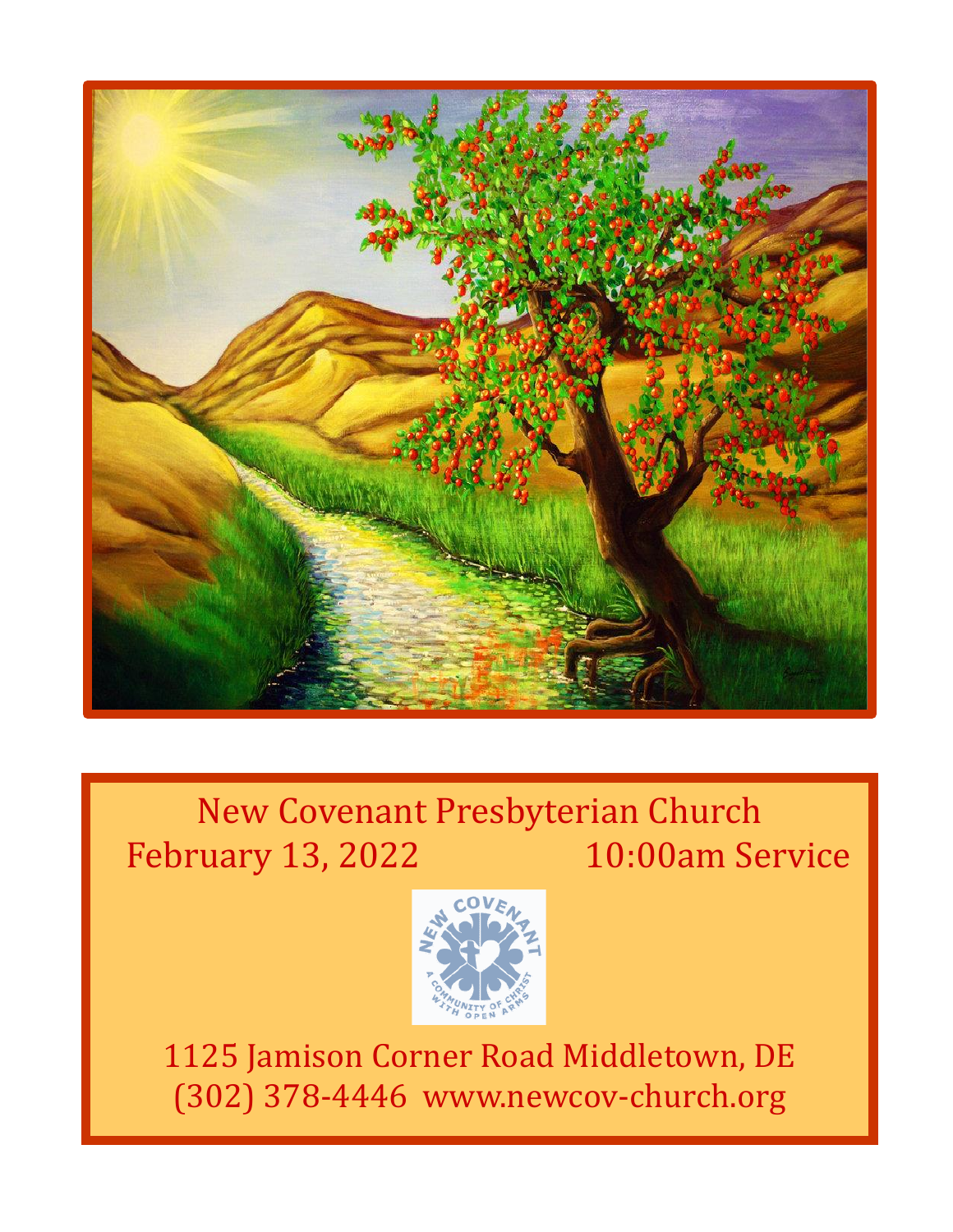# The Worship of God February 13, 2022 Sixth Sunday after Epiphany

#### **Welcome and Announcements** *Lay Leader: Jane Adams*

#### **Sharing Our Vision**

#### **Preparing Ourselves for Worship During the Musical Prelude …**



*This morning we focus on the beatitudes, and we learn what "blessedness" is to God. It is not about the "good life." It is about a life that is good. The Hebrew writers have given us a very simple image to understand the tension between "happiness" as the world defines it, and "happiness" as God offers it. It is the image of a tree – planted by streams of living water – a tree that is so deeply rooted in the ways of God that no matter how violent or desolate the world around us may become – we stay connected in a very deep and basic way – connected to the vast oceans of God's grace. May the Spirit enable to always stay connected to our Creator.*

### Preparing to Meet God

#### **Call to Worship**

- L: God reveals himself not to those who are self-sufficient or self-righteous,
- *P: But to those whose minds are open, whose wills are receptive, and whose souls are humble.*
- *A: In that spirit, let us come to worship the Lord our God with praise and thanksgiving.*

**Hymn # 476** *O Worship the King, All Glorious Above*

*O worship the King, all glorious above! O gratefully sing God's power and God's love; Our shield and defender, the Ancient of Days, Pavilioned in splendor and girded with praise.*

*O tell of God's might, O sing of God's grace, Whose robe is the light, whose canopy space. The chariots of heaven the deep thunderclouds form, And bright is God's path on the wings of the storm.*

*The earth with its store of wonders untold, Almighty, thy power hath founded of old; Hath stablished it fast by a changeless decree, And round it hath cast, like a mantle, the sea.*

*Thy bountiful care what tongue can recite? It breathes in the air, it shines in the light; It streams from the hills, it descends to the plain, And sweetly distills in the dew and the rain.*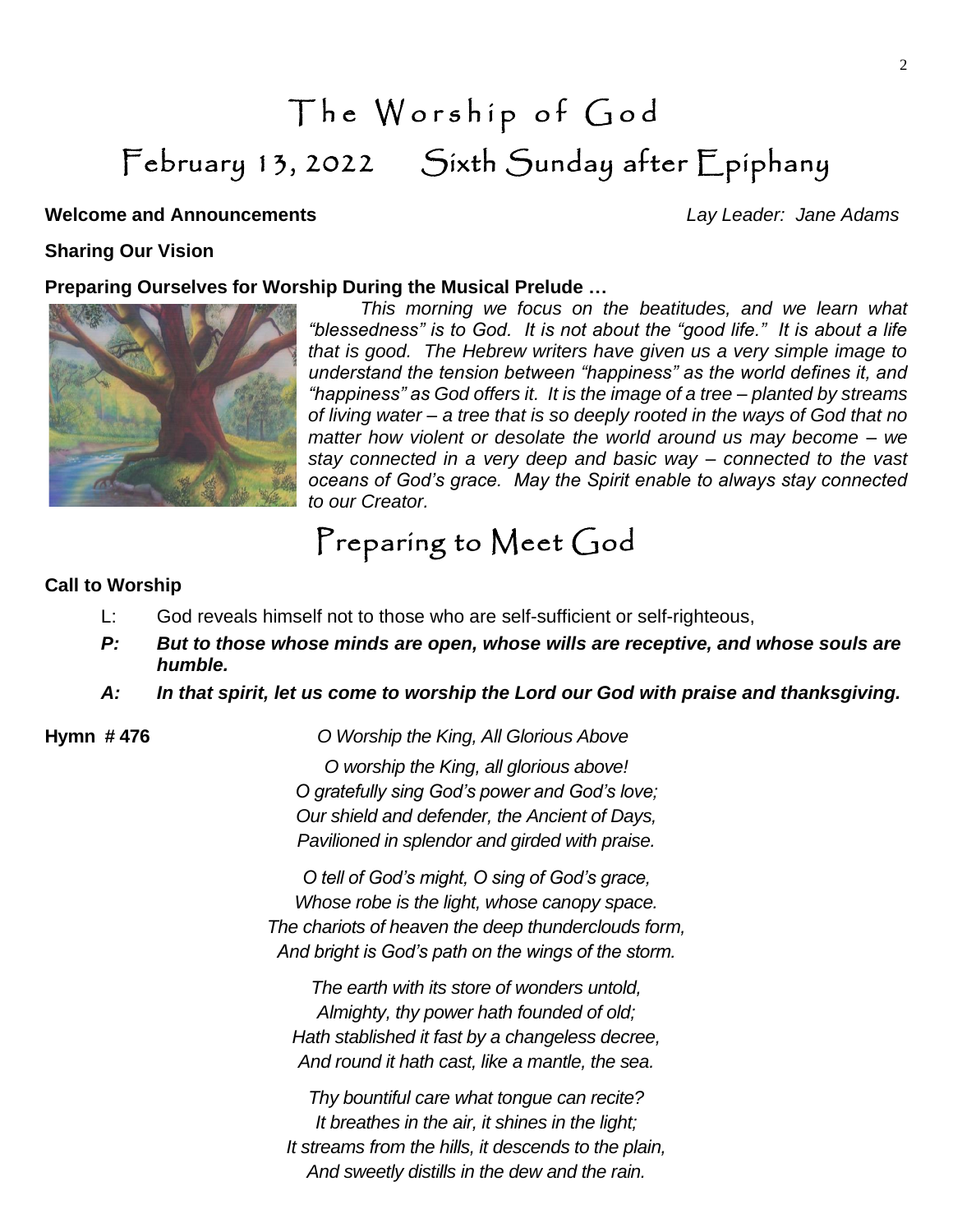#### **Prayer of Confession**

*Despite your warnings through prophets and psalmists, O God of truth, we are frequently deceived by the beauty of palaces and cathedrals. Too often we give heed to glamorous lies rather than simple truths. We misplace our trust when we put our trust in such things and persons, rather than in you. You speak through seemingly unconventional people like John the Baptist and heal the sick through people of no worldly means like Jesus of Nazareth. You comfort the dying through servants like Mother Teresa. Forgive our admiration of false glories and focus our attention on the qualities of true blessedness that we might seek to reflect these qualities to the world. And now, holy God, we turn to you in silent prayer to share our concerns and to seek your forgiveness………………………………………………………………………………………………….Amen.*

#### **Assurance of Pardon**

- L: Friends, you are blessed if you believe the Good News Jesus preaches to the poor and seek to be the Good News of God's love and grace for the world.
- *P: We do not find Jesus Christ to be a stumbling block, and we desire to live in the way to which he calls us.*
- L: Friends, believe the Good News of the Gospel –
- **P:** *In Jesus Christ, we are forgiven!*

## Meeting God in the Word

#### **Children's Message/Prayer for Illumination**

**First Lesson** *Jeremiah 17: 5-10 Be a Tree Planted by Water Lay Leader: Jane Adams*



*Thus says the Lord: Cursed are those who trust in mere mortals and make mere flesh their strength, whose hearts turn away from the Lord. They shall be like a shrub in the desert, and shall not see when relief comes. They shall live in the parched places of the wilderness, in an uninhabited salt land.*

*Blessed are those who trust in the Lord, whose trust is the Lord. They shall be like a tree planted by water, sending out its roots by the stream. It shall not fear when heat comes, and its leaves shall stay green; in the year of drought it is not anxious, and it does not cease to bear fruit.*

*The heart is devious above all else; it is perverse - who can understand it? I the Lord test the mind and search the heart, to give to all according to their ways, according to the fruit of their doings.*

L: This is the Word of the Lord. *P: Thanks be to God.*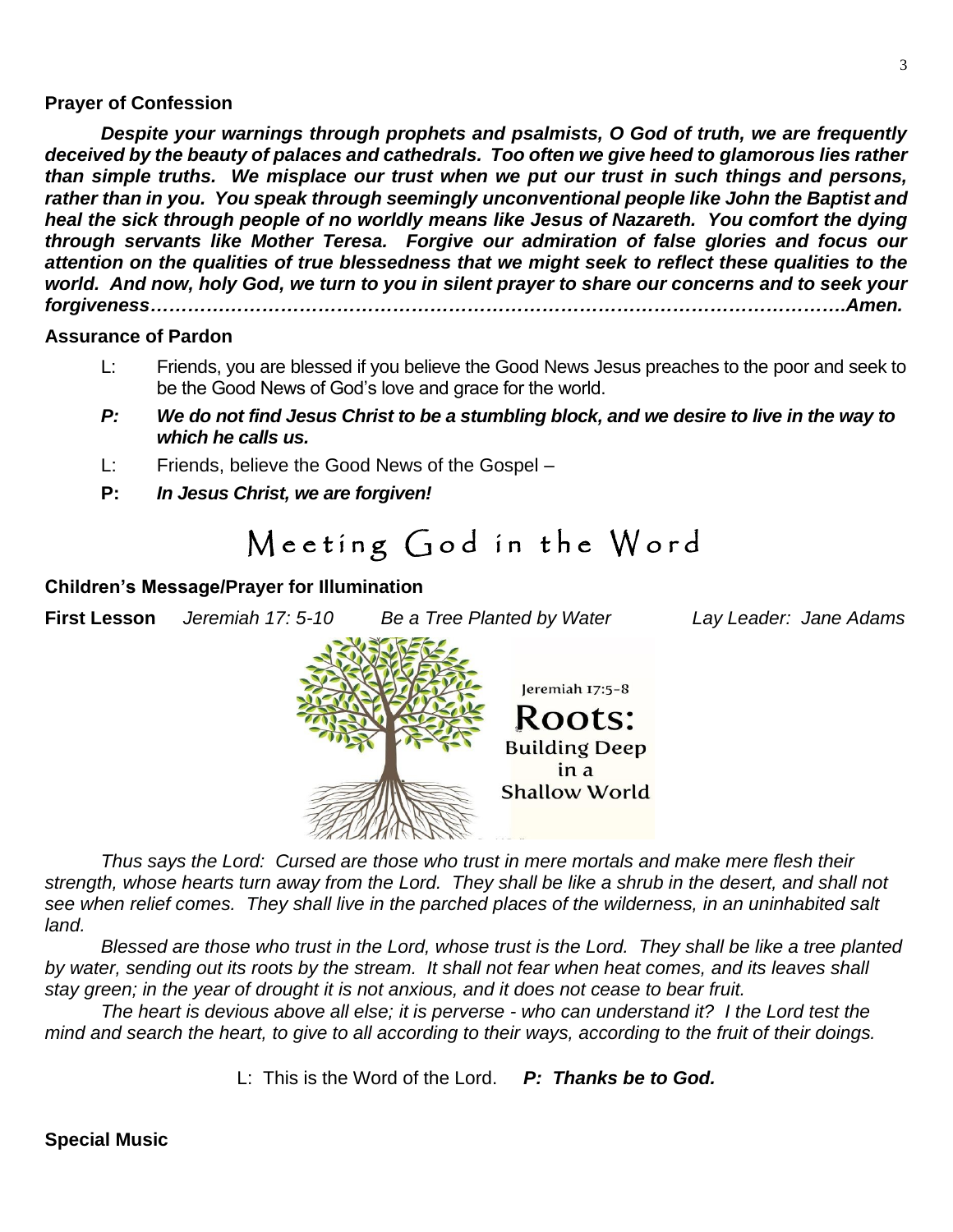**Second Reading** *Luke 6: 17-26 Blessings and Woes Carol*





*He came down with them and stood on a level place, with a great crowd of his disciples and a great multitude of people from all Judea, Jerusalem, and the coast of Tyre and Sidon. They had come to hear him and to be healed of their diseases; and those who were troubled with unclean spirits were cured. And all in the crowd were trying to touch him, for power came out from him and healed all of them.*

*Then he looked up at his disciples and said: Blessed are you who are poor, for yours is the kingdom of God. 'Blessed are you who are hungry now, for you will be filled. Blessed are you who weep now, for you will laugh. 'Blessed are you when people hate you, and when they exclude you, revile you, and defame you on account of the Son of Man. Rejoice on that day and leap for joy, for surely your reward is great in heaven; for that is what their ancestors did to the prophets. 'But woe to you who are rich, for you have received your consolation. 'Woe to you who are full now, for you will be hungry. Woe to you who are laughing now, for you will mourn and weep.*

*'Woe to you when all speak well of you, for that is what their ancestors did to the false prophets.*

L: This is the Word of the Lord. *P: Thanks be to God.*

**Sermon** *Planted by a River*

## Responding to the Word

**Hymn** *The One Is Blest tune – 466 (O for a Thousand Tongues)*

- *1 That man is blest who, fearing God, 3 That man is nourished like a tree From sin restrains his feet,* Set by the river's side; Set by the river's side; Set by the river's side; Set by the river's side; Set by the river's side; Set by the river's side; Set by the river's side; Set by the river *Who will not stand with wicked men,* In the same of the leaf is green, its fruit is sure, Who shuns the scorners' seat. And thus his works abide.
- *2 Yea, blest is he who makes God's law 4 The wicked, like the driven chaff, His portion and delight,*  $\overline{A}$  *Are swept from off the land; And meditates upon that law They shall not gather with the just, With gladness day and night* Nor in the judgment stand.
- 
- 

*5 The Lord will guard the righteous well, their way to him is known; The way of sinners, far from God, shall surely be o'erthrown.*

#### **Litany of Faith**

L: Blessed are those who have daily dialogue with God. Their faces will shine like the sea.